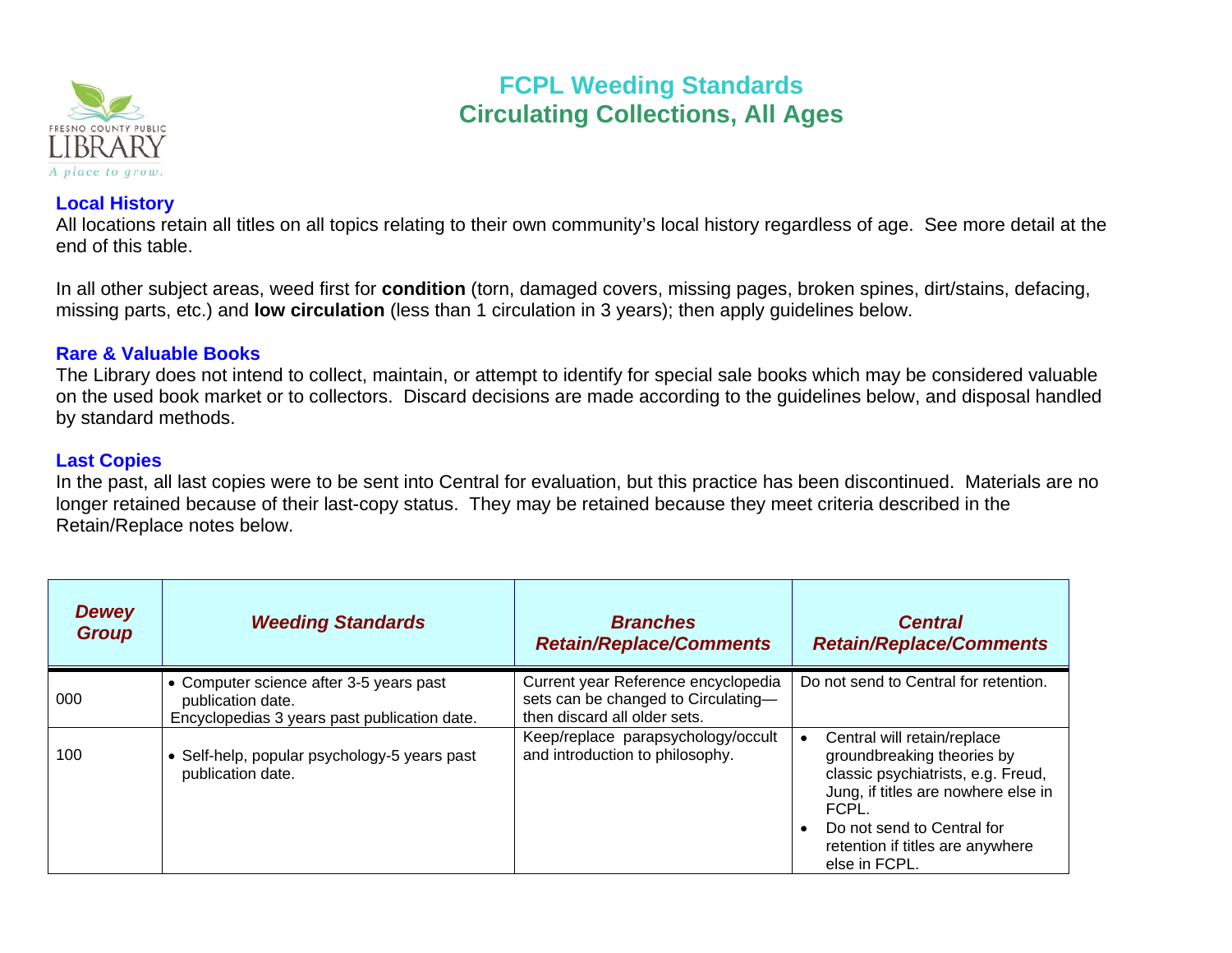| <b>Dewey</b><br><b>Group</b> | <b>Weeding Standards</b>                                                                                                                                                                                                                                                                                                                                                                                                                                                                                                                                                                                    | <b>Branches</b><br><b>Retain/Replace/Comments</b>                                                                                                                                                                                                                                                                                                                                                                         | <b>Central</b><br><b>Retain/Replace/Comments</b>                                                                                                                                                           |
|------------------------------|-------------------------------------------------------------------------------------------------------------------------------------------------------------------------------------------------------------------------------------------------------------------------------------------------------------------------------------------------------------------------------------------------------------------------------------------------------------------------------------------------------------------------------------------------------------------------------------------------------------|---------------------------------------------------------------------------------------------------------------------------------------------------------------------------------------------------------------------------------------------------------------------------------------------------------------------------------------------------------------------------------------------------------------------------|------------------------------------------------------------------------------------------------------------------------------------------------------------------------------------------------------------|
| 200                          | Popular inspirational works-5 years past<br>publication date.                                                                                                                                                                                                                                                                                                                                                                                                                                                                                                                                               | Keep introductory/basic material<br>$\bullet$<br>on world religions, Christian<br>Bibles, other sacred works.<br>$\bullet$<br>according to community interest<br>Keep Classics of mythology or<br>$\bullet$<br>good general works from different<br>cultures.                                                                                                                                                             | Central will retain/replace various<br>Bible editions.<br>Do not send to Central for<br>$\bullet$<br>retention if titles are anywhere<br>else in FCPL.                                                     |
| 300                          | Economics, personal finance-5 years past<br>$\bullet$<br>publication date.<br>Test preparation-3 years past publication<br>$\bullet$<br>date.<br>Scholarships, financial aid- 2 years past<br>$\bullet$<br>publication date.<br>Popular, self-help law, Nolo Press-replace<br>$\bullet$<br>older/previous editions with newest &<br>discard all older editions.<br>Building, other construction codes-now<br>$\bullet$<br>online, discard all, except Fresno Co pubs.<br>Tax books-no superseded editions- keep<br>$\bullet$<br>only current year.<br>Etiquette-5 years past publication date.<br>$\bullet$ | Keep/replace current materials on<br>$\bullet$<br>citizenship and basic US<br>government.<br>Retain various viewpoints on<br>social issues, e.g. abortion<br>Retain or replace basic works on<br>holidays.<br>Replace test books heavily used<br>$\bullet$<br>by local community such as GED,<br>ASVAB, CBEST, etc.<br>Replace heavily used self-help<br>$\bullet$<br>law topics such as divorce,<br>tenants' rights, etc | Central will retain classic authors,<br>groundbreaking economic<br>theories by notables in field if<br>titles are nowhere else in FCPL.<br>Do not send old test, law, other<br>dated materials to Central. |
| 400                          | English dictionaries, 6-8 years past publication<br>date.                                                                                                                                                                                                                                                                                                                                                                                                                                                                                                                                                   | Replace circulating English<br>dictionaries with new eds. containing<br>new words & other language<br>instruction used by community.                                                                                                                                                                                                                                                                                      | Central will keep representative<br>historic editions.                                                                                                                                                     |
| 500                          | Sciences- 3 years past publication date.<br>$\bullet$<br>Science fair, experiments-5 years past<br>$\bullet$<br>publication date.                                                                                                                                                                                                                                                                                                                                                                                                                                                                           | Retain or replace basic arithmetic,<br>algebra, trig, calculus study guides.                                                                                                                                                                                                                                                                                                                                              | Central will retain/replace classic<br>authors-eg. Darwin, Mendel.                                                                                                                                         |
| 600                          | Diseases & conditions (except histories)- 3<br>$\bullet$<br>years past publication date.<br>Drug guides-2 years past publication date.<br>$\bullet$<br>Repair manuals, weed on use and condition;<br>$\bullet$<br>transfer viable titles covering models over<br>10 years old to Central.<br>Small business, careers and jobs- 5 years<br>$\bullet$<br>past publication date.                                                                                                                                                                                                                               | • Replace pregnancy, childbirth,<br>common medical conditions and<br>diseases.<br>Evaluate Medical books annually<br>$\bullet$<br>for misinformation.                                                                                                                                                                                                                                                                     | • Central will retain histories of<br>medicine, older repair manuals.<br>Do not send books on medical<br>conditions and drugs to Central.<br>This subject area must be<br>current.                         |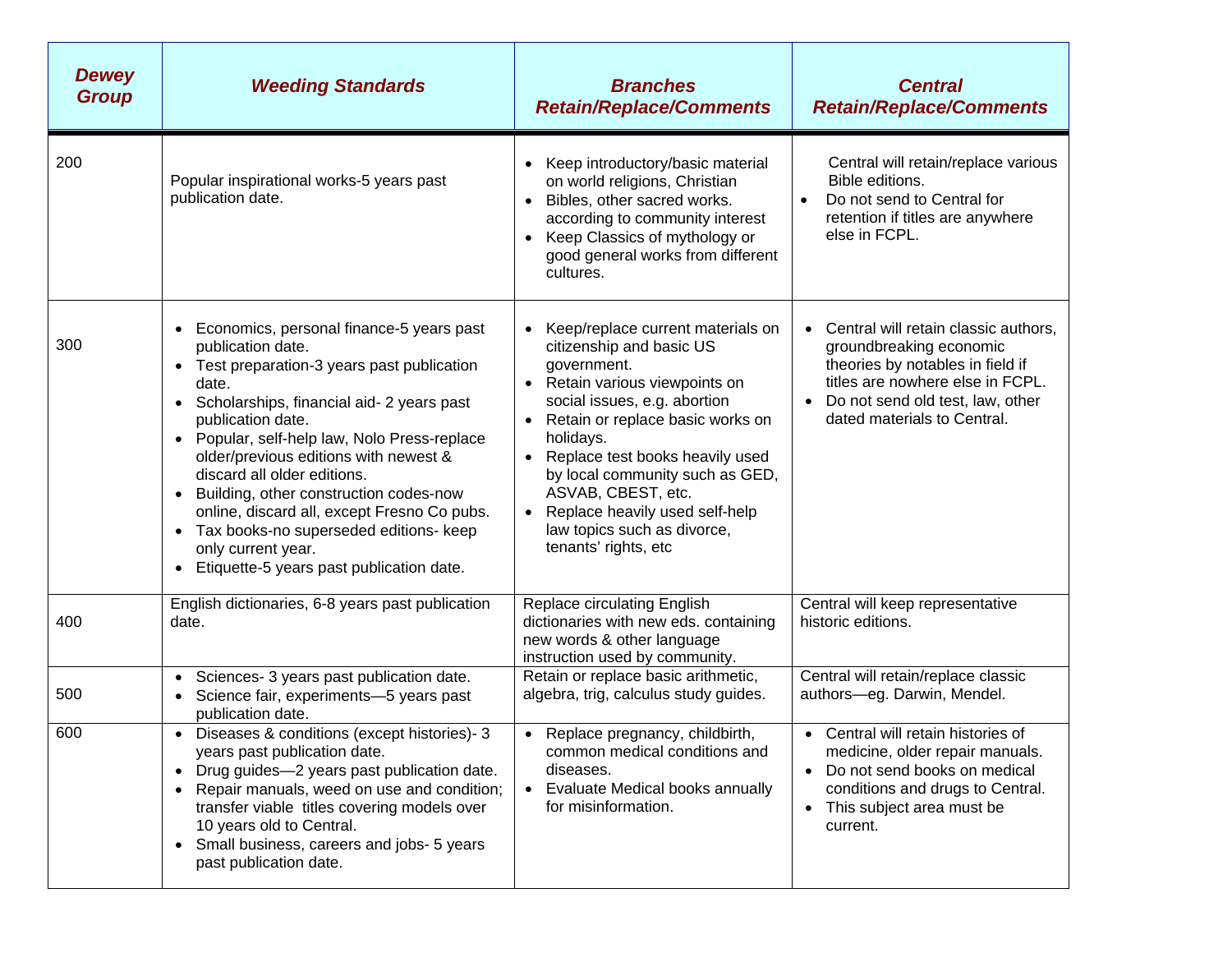| <b>Dewey</b><br><b>Group</b>                          | <b>Weeding Standards</b>                                                                                                                                                               | <b>Branches</b><br><b>Retain/Replace/Comments</b>                                                                                                                                                                                                                                                                                                            | <b>Central</b><br><b>Retain/Replace/Comments</b>                                                                                                                                                                                                                                                                                            |
|-------------------------------------------------------|----------------------------------------------------------------------------------------------------------------------------------------------------------------------------------------|--------------------------------------------------------------------------------------------------------------------------------------------------------------------------------------------------------------------------------------------------------------------------------------------------------------------------------------------------------------|---------------------------------------------------------------------------------------------------------------------------------------------------------------------------------------------------------------------------------------------------------------------------------------------------------------------------------------------|
|                                                       | • Grooming, fashion- 3 years past publication<br>date.<br>Resume and cover letter books, 2-5 years<br>past publication date.                                                           |                                                                                                                                                                                                                                                                                                                                                              |                                                                                                                                                                                                                                                                                                                                             |
| 700                                                   | Discard superseded editions of collectors'<br>$\bullet$<br>and price guides.<br>• Weed outdated fads, equipment, styles,<br>rules, etc.                                                | Retain and replace drawing and<br>lettering techniques.                                                                                                                                                                                                                                                                                                      | Central will evaluate song books, if<br>no other copy of title in FCPL. SJVLS<br>maintains database of song<br>lyrics/music.                                                                                                                                                                                                                |
| 800                                                   | Literary market guides-2 years past<br>$\bullet$<br>publication date.<br>Writing Techniques-6-8 years past<br>publication date.<br>Term paper guides-3 years past publication<br>date. | Replace term paper, style manuals<br>with new eds.                                                                                                                                                                                                                                                                                                           | Central will evaluate for retention<br>classic authors in English and non-<br>English languages.                                                                                                                                                                                                                                            |
| 900                                                   | Travel guides, country studies, annuals,<br>geography--2 years past publication date.<br>Children's states and country books-3 years<br>past publication date if newer edition exists. | Retain and replace classic and<br>current baby names.<br>• Retain and replace introductory<br>material on Native Americans.<br>Retain and replace surveys of US<br>history.                                                                                                                                                                                  | Central CA Room will evaluate local<br>guides specific to Fresno and Central<br>Valley-see more detail below.                                                                                                                                                                                                                               |
| Biography                                             | Weed duplicates and oldest, least attractive of<br>multiple titles on a subject.                                                                                                       | Consider transfer to Central branch<br>for subjects not covered by other<br>titles.                                                                                                                                                                                                                                                                          | Central will evaluate notable<br>California personalities and subjects<br>not available in any other FCPL<br>locations.                                                                                                                                                                                                                     |
| Fiction,<br>Picture books<br>Graphic<br><b>Novels</b> | Weed unneeded Duplicates.<br>$\bullet$<br>Series with missing titles.<br>$\bullet$                                                                                                     | Retain and replace classics<br>required by area students.<br>Retain and replace popular series<br>that remain popular and circulate.<br>Retain local authors at branches if<br>$\bullet$<br>in good condition. or sent to<br>Central for possible inclusion in<br>Secondary Collections.<br>Replace Picture book classics if<br>$\bullet$<br>still in print. | Central will evaluate local, regional<br>and California authors for possible<br>retention. Central Youth Services<br>staff will consider saving<br>representation of California authors<br>including Patricia Beatty, Sid<br>Fleischman, Paul Fleischman, Leo<br>Politi, Jerry Stanley, Zilpha K Snyder,<br>Yoshiko Uchida, & Laurence Yep. |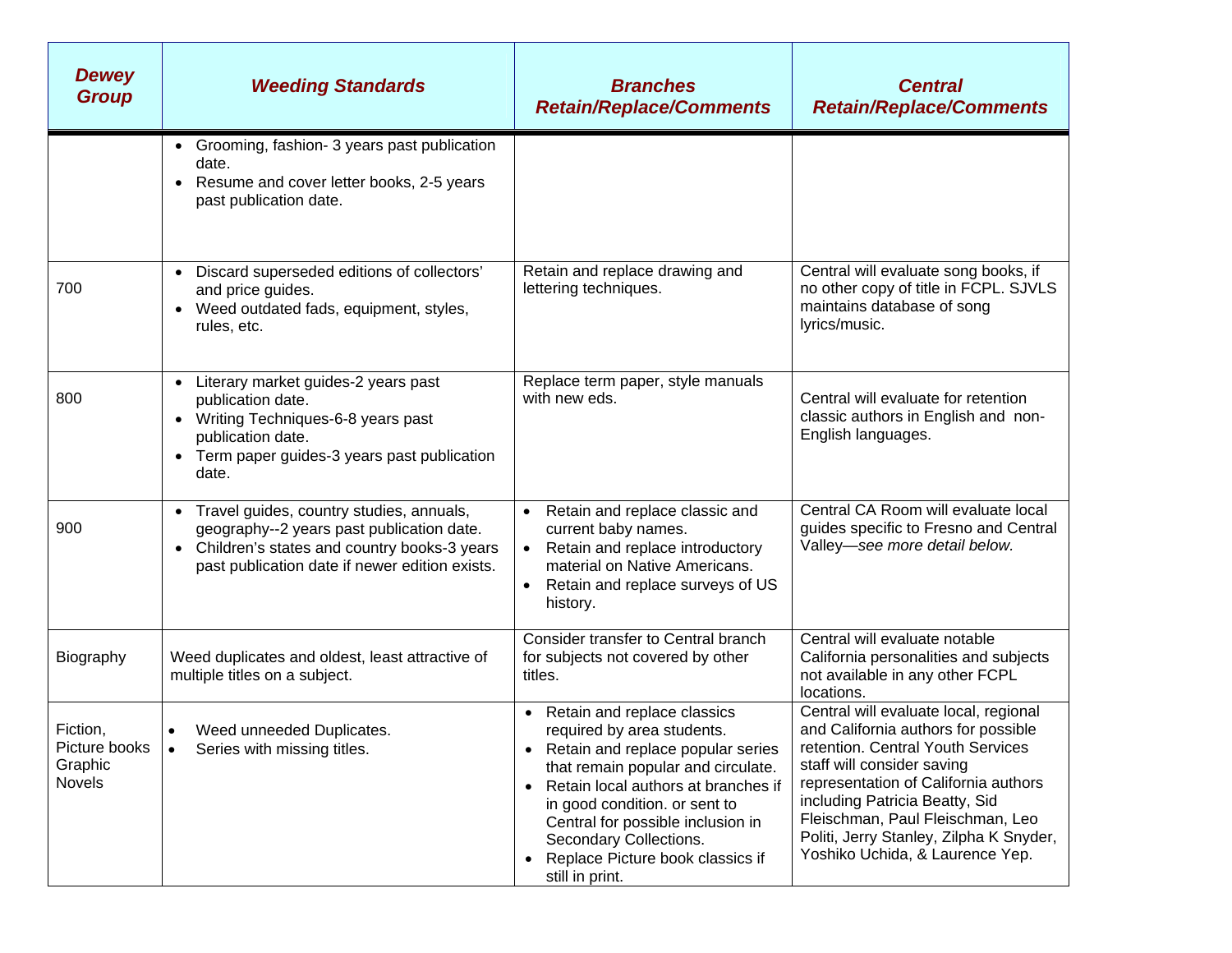| <b>Dewey</b><br><b>Group</b> | <b>Weeding Standards</b>                                                                                                                                                                                                                                                                                                                                                                                                                                                                                                                                               | <b>Branches</b><br><b>Retain/Replace/Comments</b>                                                                                                                                                                                                                                                                                           | <b>Central</b><br><b>Retain/Replace/Comments</b>                                       |
|------------------------------|------------------------------------------------------------------------------------------------------------------------------------------------------------------------------------------------------------------------------------------------------------------------------------------------------------------------------------------------------------------------------------------------------------------------------------------------------------------------------------------------------------------------------------------------------------------------|---------------------------------------------------------------------------------------------------------------------------------------------------------------------------------------------------------------------------------------------------------------------------------------------------------------------------------------------|----------------------------------------------------------------------------------------|
|                              |                                                                                                                                                                                                                                                                                                                                                                                                                                                                                                                                                                        |                                                                                                                                                                                                                                                                                                                                             |                                                                                        |
| Media<br><b>DVD</b>          | When parts are missing *<br>$\bullet$                                                                                                                                                                                                                                                                                                                                                                                                                                                                                                                                  | Replace popular series.                                                                                                                                                                                                                                                                                                                     | Do not save any as format will likely<br>be replaced, if not usable; just<br>withdraw. |
| CD                           | When parts are missing*<br>$\bullet$                                                                                                                                                                                                                                                                                                                                                                                                                                                                                                                                   | Replace only exceptionally long<br>lasting artists.                                                                                                                                                                                                                                                                                         |                                                                                        |
| Video<br>Games               | Most will go by attrition<br>$\bullet$                                                                                                                                                                                                                                                                                                                                                                                                                                                                                                                                 |                                                                                                                                                                                                                                                                                                                                             |                                                                                        |
|                              | Books on CD, Multi DVD Sets, Multi CD<br>$\bullet$<br>music sets (no Single disc titles) can be<br>sent to Terry Eckman at FHQ to see if he<br>can obtain single parts/disc replacements<br>from vendor. If not, he will route to Jill<br>Potter for Orphan file.                                                                                                                                                                                                                                                                                                      |                                                                                                                                                                                                                                                                                                                                             |                                                                                        |
| Magazines                    | Monthlies -3-6 months past publication date<br>$\bullet$<br>depending on storage capability at branch.<br>Dailies, after 3 months past publication<br>$\bullet$<br>date.<br>See Magazine Processing Procedures for<br>$\bullet$<br>more detail                                                                                                                                                                                                                                                                                                                         | Local newspapers are retained<br>historically by each branch or the<br>California History & Genealogy<br>Room.                                                                                                                                                                                                                              | To be developed.                                                                       |
| Non-English<br>languages     | Discard - badly damaged and outdated<br>$\bullet$<br>books.<br>Generally follow the CREW Method's<br>$\bullet$<br>"MUSTIE" and Dewey Class guidelines for<br>weeding of the World Languages and<br>Spanish collections with the following<br>caveats:<br>o Spanish-popular almanacs and<br>yearbooks should be added yearly and<br>discarded after 2 years,<br>o Telephone books from Mexico should<br>be replaced every 2 years, medical<br>books evaluated every 5 years; all<br>others should be kept 5-10 years<br>depending on availability of newer<br>editions. | Books on the history and culture<br>of Mexico should be retained<br>until worn and then considered<br>for the Storage collection.<br><b>Books in World Languages</b><br>$\bullet$<br>(other than Spanish): Discretion<br>must be used with condition<br>issues as publishing quality<br>standards are different with<br>different cultures. |                                                                                        |